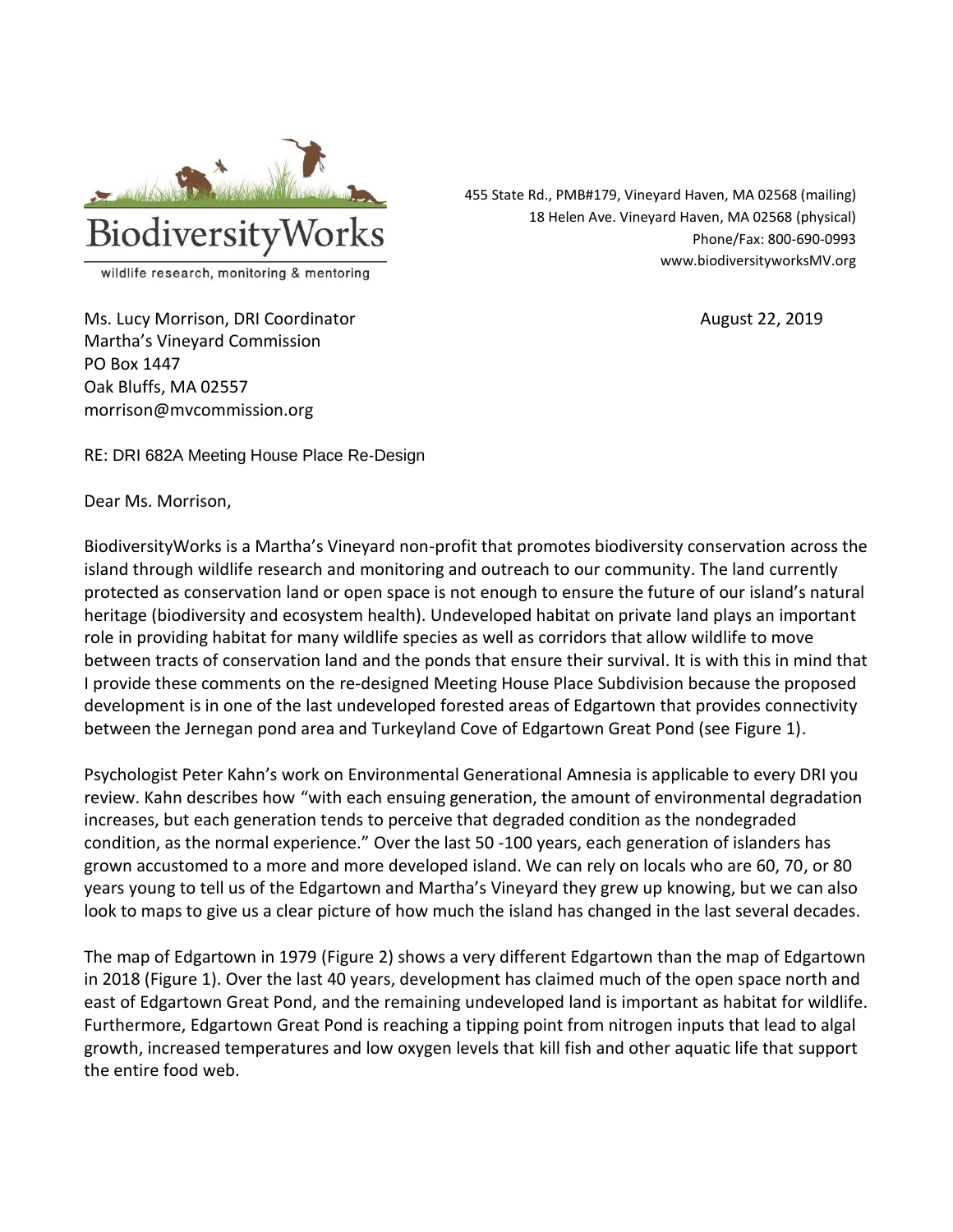Figure 1. Parcel map of Edgartown in 2018. The area highlighted in yellow shows an arcing swath of mostly undeveloped land that provides a corridor for wildlife between Turkeyland Cove and the Jernegan Pond area.



Figure 2. USGS Topographical Map of Edgartown in 1979